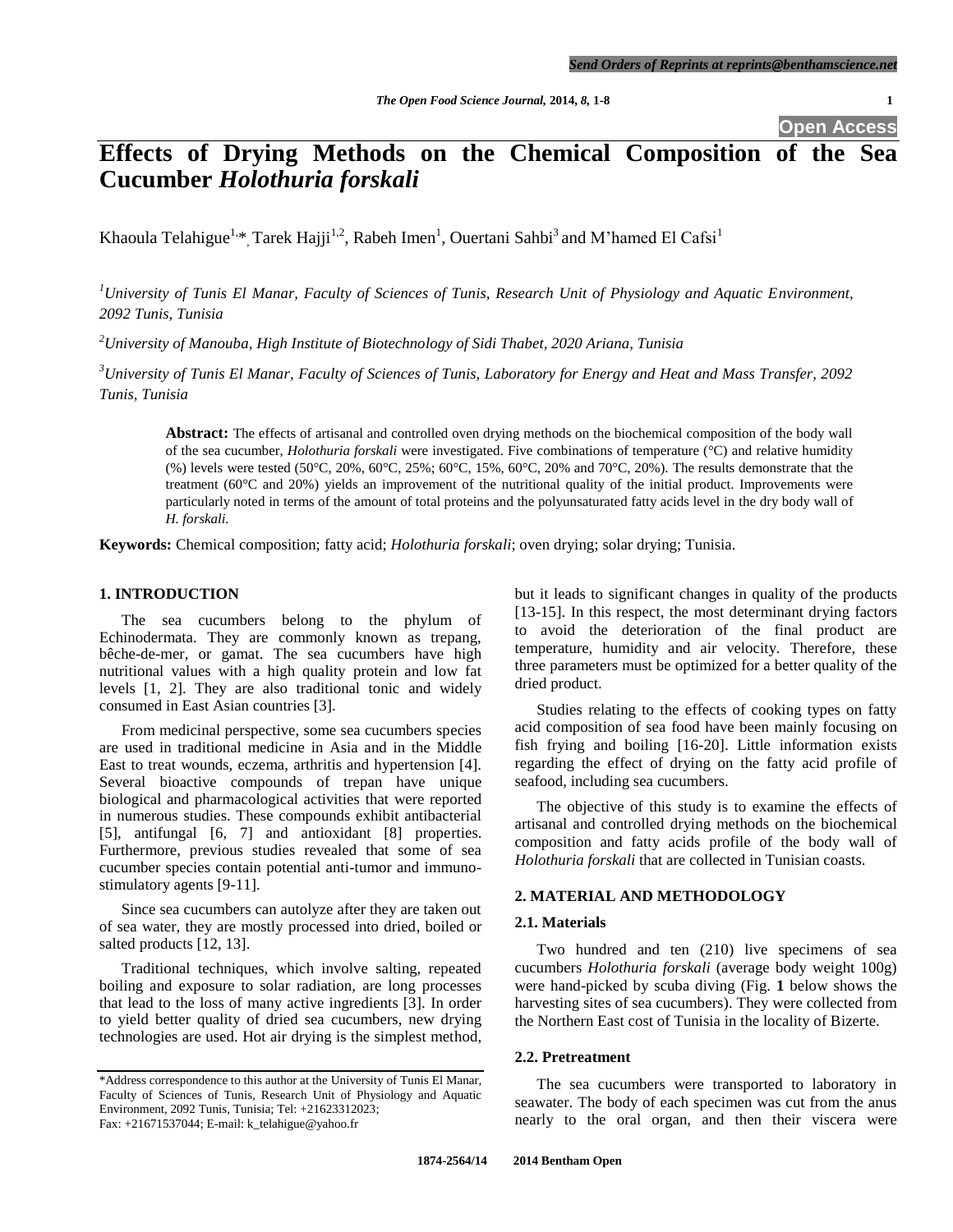removed. The body walls were washed carefully with distilled water.

## **2.3. Drying Trials**

## *2.3.1. Solar Drying*

After a 45 minutes boiling time in sea water , the body walls of eviscerated sea cucumbers were drained, salted and sun dried for few days until "stone dried" (four to five days).

## *2.3.2. Oven Drying*

Controlled drying was undertaken through a convective hot air drying processing system (Fig. **2**) [21]. The unit was composed of a centrifugal blower to aspire the ambient air,

an electrical resistance for air heating, a heating control unit, a steam air moistening section, the sensors and a drying chamber. A high precision balance was installed at the lower part of the drier. A controlled automated system was used to adjust temperature, air velocity and relative humidity.

The measurement sensors and the data recording and controlling systems are connected to a computer. Hot air was vertically orientated on the samples to ensure optimum conditions for air-product contact.

To assess optimal environment for the sea cucumber drying, five conditions were evaluated. They are detailed in the Table **1**.



**Fig. (1).** Sampling site located in the Northern East cost of Tunisia.



**Fig. (2).** Dryer system (Hassini *et al*. [21]).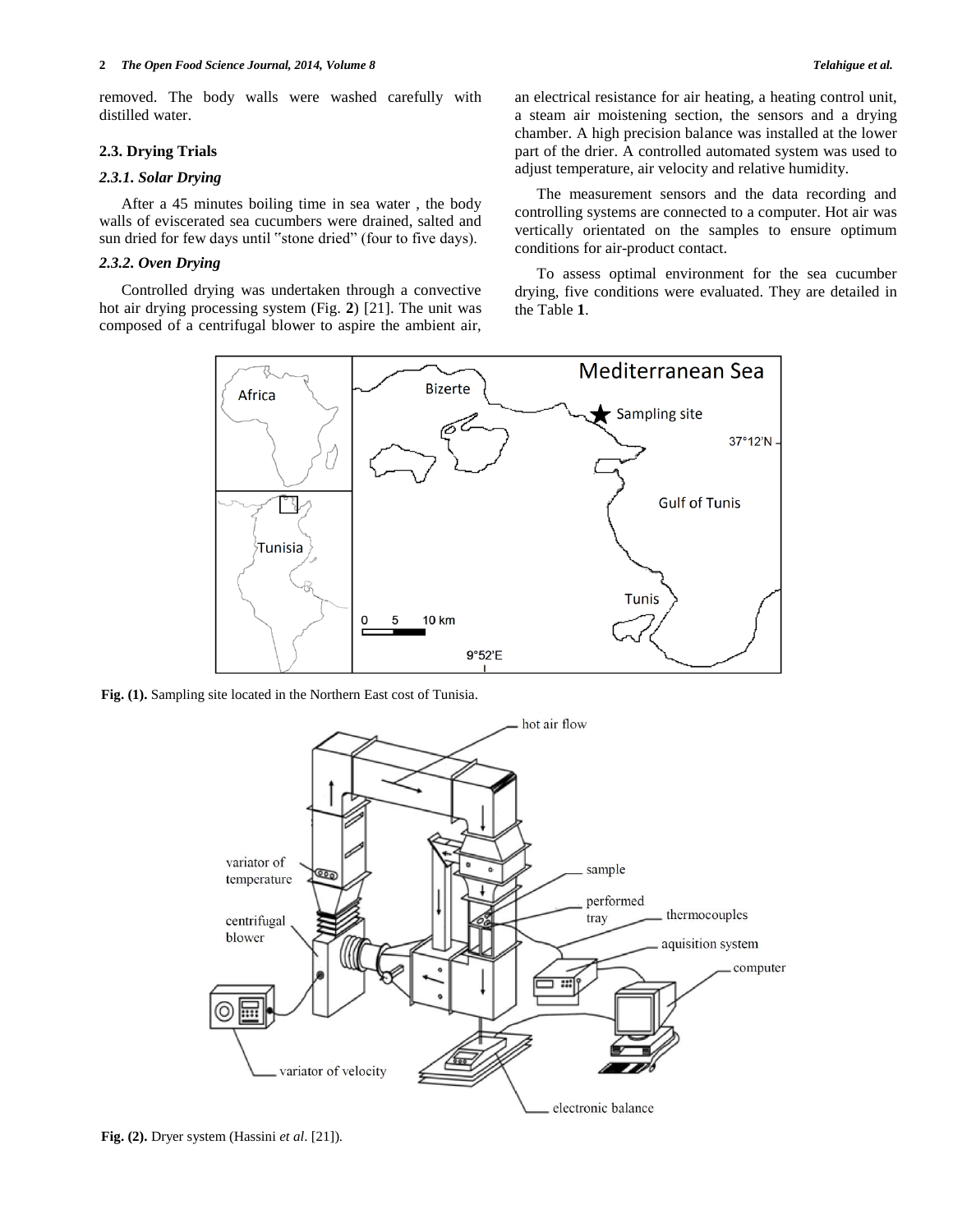**Table 1. Experimental Conditions of Drying Processes. Treat: Treatment**

| <b>Treatment</b> | Temperature $(^{\circ}C)$ | <b>Relative Humidity (%)</b> | Air Velocity (m/s) |  |
|------------------|---------------------------|------------------------------|--------------------|--|
| Treat.1          | 50                        | 20                           |                    |  |
| Treat. 2         | 60                        | 25                           |                    |  |
| Treat. 3         | 60                        | 15                           |                    |  |
| Treat. 4         | 60                        | 20                           |                    |  |
| Treat. 5         | 70                        | 20                           |                    |  |

## **2.4. Analysis of Sample**

#### *2.4.1. Moisture Content*

Moisture content wet basis [M.C. (w.b.)] was determined by oven drying at 105°C for 24h using the following formula according to Ranganna [22]:

$$
MC(w.b.) = \frac{w_1 - w_2}{w_1} * 100
$$

Where,

 $w_1$ : weight of sample before drying and w<sub>2</sub>: weight of dried sample.

#### *2.4.2. Protein Estimation*

Protein concentration was determined as described by Lowry *et al.* [23] with bovine serum albumin (BSA) as standard.

#### *2.4.3. Total lipid Extraction*

Lipids were extracted according to the Folch method [24] with the chloroform–methanol solvent mixture  $(2:1, v/v)$ containing 0.01% butylated hydroxytoluene (BHT) as the antioxidant.

#### *2.4.4. Fatty acid Analysis*

After evaporation to dryness, lipid extracts were transesterified according to the method of Cecchi [25]. Separation of FAMEs was carried out on a HP 6890 gas chromatograph with a split/splitless injector equipped with a flame ionization detector at 275°C, and a 30 m HP Innowax capillary column with an internal diameter of 250 lm and a 0.25 lm film thickness. Injector temperature was held at 250°C. The oven was programmed to rise from 50 to 180°C at a rate of 4 C/min, from 180 to 220°C at 1.33 C/min and to stabilize at 220°C for 7 minutes. The carrier gas was nitrogen.

Identification of FAMEs was based on the comparison of their retention times with those of a mixture of methyl esters (SUPELCO PUFA-3). Fatty acid peaks were integrated and analyzed using the HP chemstation software.

All chemical analyses were performed in triplicate. The results were expressed in dry terms (g/100g dry weight) for protein and fat. Fatty acid contents were expressed as percentages of total fatty acids. Data were presented by calculating the mean value  $\pm$  standard deviation.

#### **2.5. Statistical Analysis**

Data was analyzed using the software "R". Values are presented as mean ±SD. To assess significant differences between means, the one way Analysis of Variance (ANOVA) followed by the Duncan test was applied. Differences were considered significant when  $P < 0.05$ .

#### **3. RESULTS**

Fig. (**3**) relates the moisture content of sea cucumber body wall to drying time for different oven treatments. The curve of best fit for the drying process was recorded for the



**Fig. (3).** Variations of the moisture content of the sea cucumber body wall vs. drying time obtained at different drying treatments.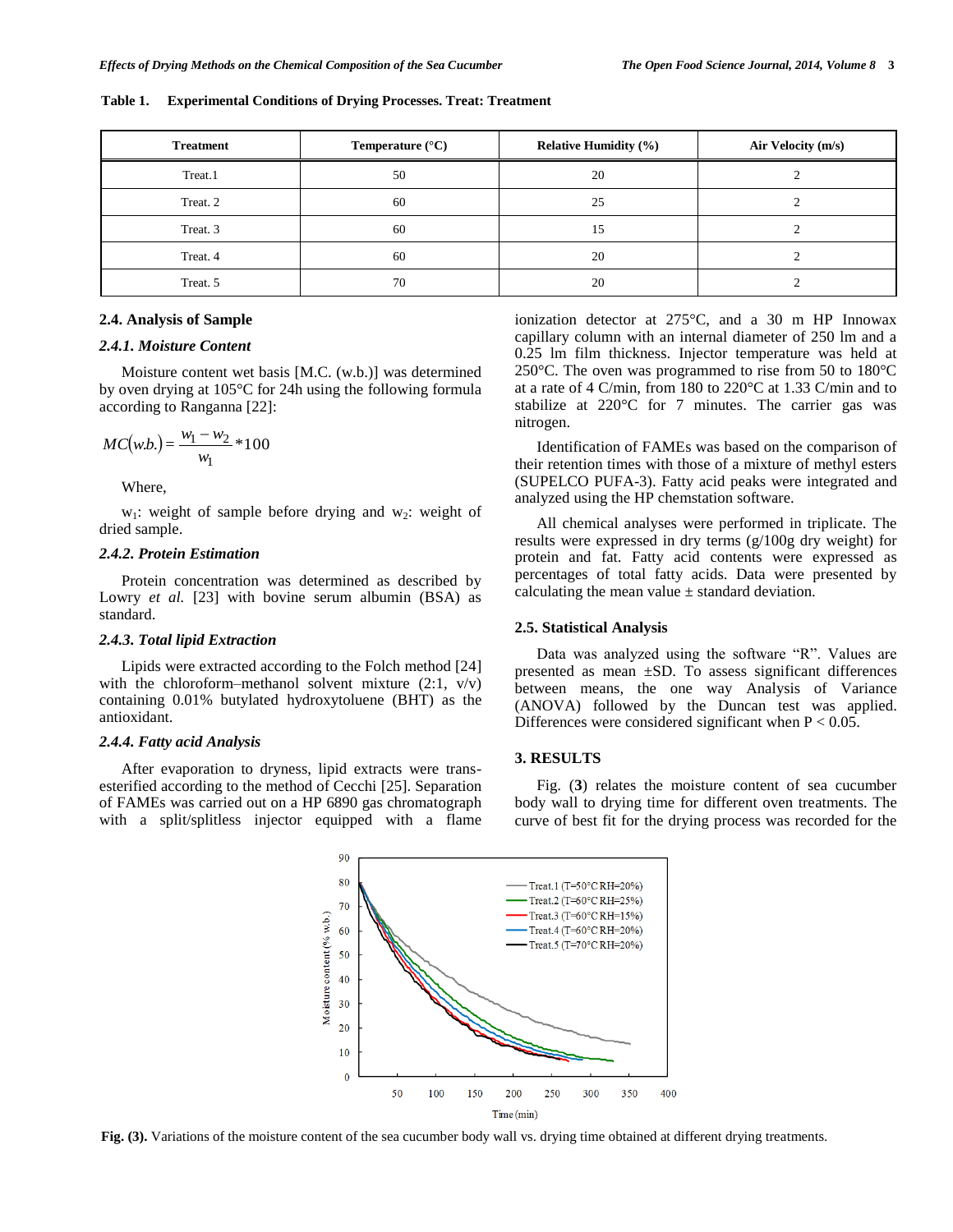body wall that was exposed to a 70°C temperature and a 20 % relative humidity (Treat.5). This condition allows to gain 12 minutes of drying time in comparison with Treat.3, 30 minutes with the Treat.4, 70 and 100 minutes with the Treat.2 and Treat.1, respectively.

The effect of different drying treatments on protein content in the body wall of *H. forskali* is given in the Fig. (**4**). Compared to the raw samples, results show that the oven treatments and sun-drying significantly increase protein content (*p<0.05*).The highest protein content was reported in the sea cucumber processed with the Treat.5 that reached 52.4% of the dry weight.

As reported in Fig. (**5**), the raw body wall of *H. forskali* appeared to be relatively low in fat (0.40%). This value was insignificantly decreased (*p>0.05*) by the sun-drying (0.34%). However, we noted that different oven treatments induced a significant raise of fat content  $(p<0.05)$ . The highest increases (0.66%, 0.67 % and 0.63%) are respectively recorded for three conditions under a relative

70

humidity of 20% coupled with a 50°C, 60°C and 70°C temperature levels.

The fatty acids compositions of the raw and dried body wall of *H. forskali* are given in Table **2**. Fatty acids present in the raw body wall at 5% or more of the total fatty acids were: C14:0, C16:0, C18:0, C18:1n-7, C18:1n-9, C22:1 and C16:3.

Different drying treatments (sun and oven) induced a significant increase  $(p<0.05)$  of the sum of saturated fatty acids ( $\Sigma$ SFA). We noted that the fifth oven drying treatment (Treat.5: 70°C, 20%) exhibits the highest value (76.9%). These results were the consequence of the strong increase of the C16:0 and the C18:0 that were recorded at different drying processes. The sum of monounsaturated fatty acids (∑MUFA), shows a decline (*p*<0.05) in the solar-dried and the oven dried body walls.

The sum of polyunsaturated fatty acids (∑PUFA) shows different tends along the drying processes. Dried samples



Raw Solar dry Treat.1 Treat.2 Treat.3 Treat.4 Treat.5

**Fig. (4).** Total protein content (g/100g) in the raw and dried body wall of the sea cucumber *Holothuria forskali.* Different letters indicate significantly different values (Duncan's p<0.05) between treatments.



**Fig. (5).** Total lipid content (g/100g) in the raw and the dried body wall of the sea cucumber *Holothuria forskali.* Different letters indicate significantly different values (Duncan's p<0.05) between treatments.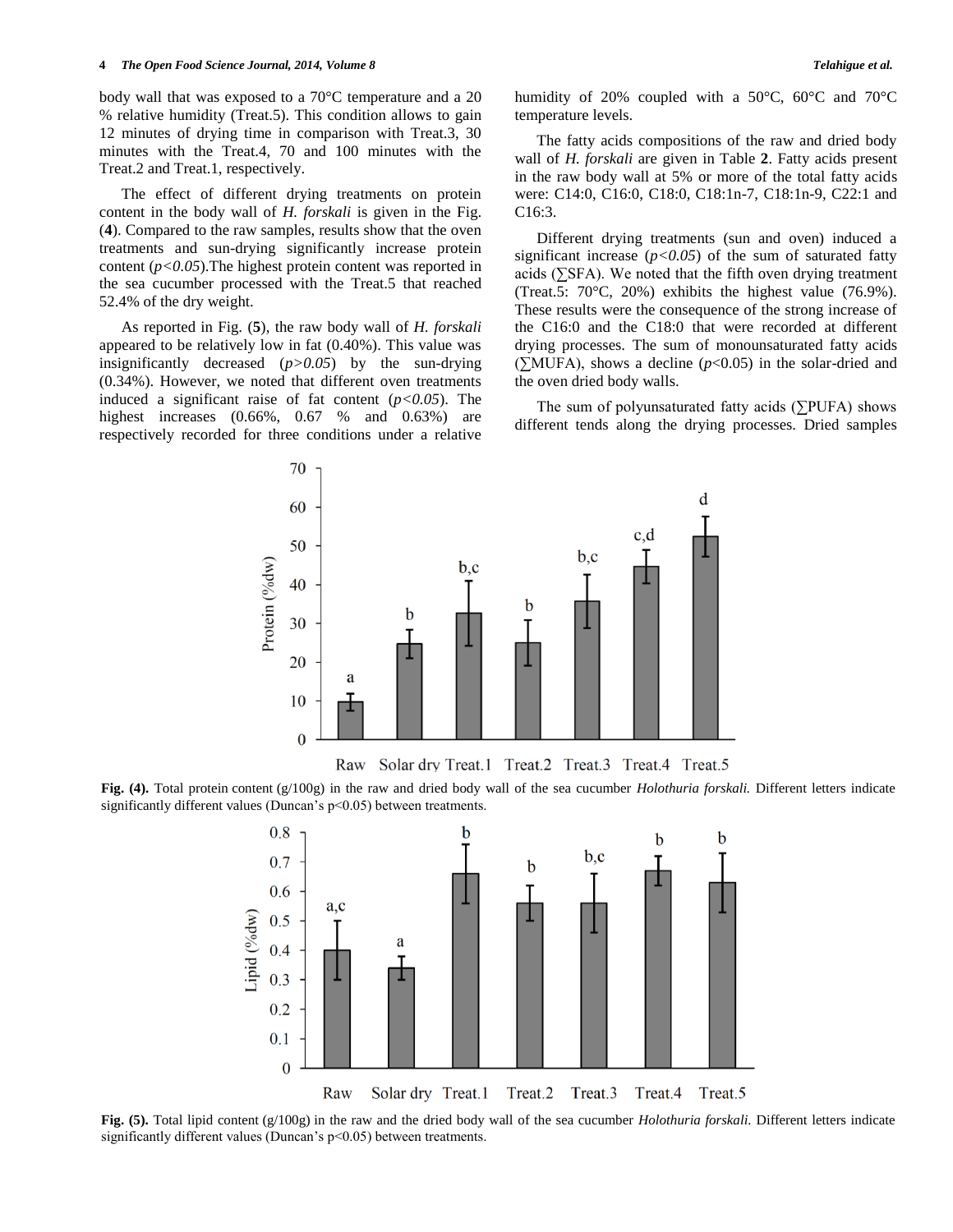#### *Effects of Drying Methods on the Chemical Composition of the Sea Cucumber The Open Food Science Journal, 2014, Volume 8* **5**

with Treat.1 and Treat.5 were significantly  $(p<0.05)$  lower in total polyunsaturated fatty acids (16.1% and 17.3%, respectively) than the raw sample (23.7%). However, the ∑PUFA was not significantly affected (*p*>0.05) by the sun drying (19.5%) and by the oven drying for Treat.3 (27.6%), Treat.2 (21.3%) and Treat.4 (23.7%).

Among the PUFAs group, results show that the n-3 fatty acid content (as % of total fatty acids) in raw bêche-de-mer was 4.1%. Different drying methods led to significant increase in total n−3PUFA (*p*<0.05). The highest value (13.8%) was recorded for Treat.2. This treatment shows also the highest docosahexaenoic acid (C22:6n-3, DHA) and

eicosapentaenoic acid (C20:5n-3, EPA) contents (2.3% and 6.2%, respectively) when compared with the other samples.

Concerning the (n-6) PUFAs, results show that the dihomo-gamma-linolenic acid (C20:3n-6) was the major component of this series in different analyzed samples except for those dried with Treat.3. These revealed an interesting elevation  $(p<0.05)$  of the arachidonic acid (ARA, C20:4n-6) which reached 4.8%.

When calculating the ratio of omega-3 to omega-6 fatty acids, we noted that different drying methods led to a significant increase of this ratio. Values range from 0.6 in the raw body wall to 3.0 and 5.8 for Treat.2 and Treat.5.

#### **Table 2. Fatty Acid Composition of Total Lipids Extracted from the Body Wall of the sea Cucumber** *Holothuria forskali* **(n=6)**

|                   | Raw            | <b>Solar Dry</b> | <b>Oven Dry</b>          |                |                |                |                |  |
|-------------------|----------------|------------------|--------------------------|----------------|----------------|----------------|----------------|--|
|                   |                |                  | Treat.1                  | Treat.2        | Treat.3        | Treat.4        | Treat.5        |  |
| <b>Fatty acid</b> | $Mean \pm SD$  | $Mean \pm SD$    | $Mean \pm SD$            | $Mean \pm SD$  | $Mean \pm SD$  | $Mean \pm SD$  | $Mean \pm SD$  |  |
| C14:0             | $15.8 \pm 3.8$ | $4.2 \pm 0.8$    | $5.2 \pm 1.6$            | $4.5 \pm 0.6$  | $4.3 \pm 0.7$  | $4.8 \pm 1.3$  | $3.6 \pm 0.9$  |  |
| C16:0             | $13.8 \pm 3.6$ | $28.7 \pm 7.4$   | $31.2 \pm 3.8$           | $30.0 \pm 1.4$ | $28.7 \pm 5.6$ | $29.6 \pm 3.6$ | $31.3 \pm 4.2$ |  |
| C18:0             | $13.2 \pm 3.0$ | $35.6 \pm 1.8$   | $34.1 \pm 2.8$           | $22.2 \pm 1.3$ | $30.3 \pm 6.3$ | $33.1 \pm 2.5$ | $42.0 \pm 0.9$ |  |
| $\Sigma$ SFA      | $42.9 \pm 2.9$ | $68.5 \pm 9.5$   | $70.5 \pm 6.1$           | $56.7 \pm 1.7$ | $63.3 \pm 4.6$ | $67.5 \pm 5.1$ | $76.9 \pm 1.7$ |  |
| $C16:1n-7$        | $2.5 \pm 0.6$  | $2.7 \pm 0.6$    | $3.0 + 0.4$              | $5.3 \pm 0.9$  | $1.5 \pm 0.4$  | $1.2 \pm 0.4$  | $1.4 \pm 0.7$  |  |
| $C18:1n-7$        | $13.2 \pm 2.8$ | $1.1 \pm 0.7$    | $1.9 \pm 0.9$            | $8.7 \pm 2.4$  | $1.2 \pm 0.1$  | $1.4 \pm 0.3$  | $0.5 \pm 0.1$  |  |
| $C18:1n-9$        | $5.6 \pm 1.2$  | $2.2 \pm 1.1$    | $2.3 \pm 0.3$            | $3.2 \pm 0.4$  | $2.3 \pm 0.7$  | $1.7 \pm 0.1$  | $0.8 + 0.2$    |  |
| C20:1             | $2.5 \pm 0.5$  | $1.1 \pm 0.4$    | $1.4 \pm 0.6$            | $0.5 \pm 0.1$  | $1.0 \pm 0.3$  | $0.9 + 0.1$    | $0.7 \pm 0.3$  |  |
| C22:1             | $9.7 + 3.2$    | $4.8 \pm 1.8$    | $4.9 \pm 0.9$            | $4.4 \pm 1.7$  | $3.1 \pm 1.1$  | $3.6 \pm 0.9$  | $2.5 \pm 0.9$  |  |
| $\Sigma MUFA$     | $33.4 \pm 1.6$ | $12.0 \pm 1.6$   | $13.4 \pm 0.6$           | $22.1 \pm 3.6$ | $9.1 \pm 0.6$  | $8.8 + 2.7$    | $5.8 \pm 0.9$  |  |
| C16:2             | $4.4 \pm 1.4$  | $1.3 \pm 0.3$    | $0.3 \pm 0.0$            | $0.3 \pm 0.1$  | $1.6 \pm 0.3$  | $0.6 + 0.1$    | $0.2 \pm 0.0$  |  |
| C16:3             | $8.3 \pm 0.7$  | $1.6 \pm 0.2$    | $1.8 + 0.7$              | $1.3 \pm 0.5$  | $2.1 \pm 0.4$  | $1.7 + 0.7$    | $0.2{\pm}0.1$  |  |
| C16:4             | $0.4 \pm 0.1$  | $1.7 \pm 0.9$    | $1.4 + 0.4$              | $1.4 \pm 0.9$  | $2.2 \pm 0.7$  | $1.9 \pm 0.5$  | $1.4 \pm 0.3$  |  |
| $C18:3n-3$        | $1.8 + 0.4$    | $1.4 \pm 0.4$    | $2.3 \pm 1.1$            | $5.4 \pm 1.4$  | $7.8 + 2.4$    | $9.9 \pm 1.1$  | $10.6 \pm 1.2$ |  |
| $C20:5n-3$        | $1.4 \pm 0.4$  | $5.7 \pm 0.9$    | $4.8 \pm 1.3$            | $6.2 \pm 0.6$  | $1.8 \pm 0.9$  | $1.7 \pm 0.3$  | $1.9 \pm 0.6$  |  |
| $C22:6n-3$        | $0.9 + 0.1$    | $1.8 + 0.2$      | $1.4 \pm 0.3$            | $2.3 \pm 0.9$  | $2.1 \pm 0.3$  | $1.6 \pm 0.1$  | $0.7 \pm 0.1$  |  |
| $\sum$ (n-3)      | $4.1 \pm 0.3$  | $8.8 \pm 0.7$    | $8.4 \pm 0.9$            | $13.8 \pm 0.8$ | $11.7 \pm 2.0$ | $13.2 \pm 2.9$ | $13.2 \pm 3.4$ |  |
| $C18:2n-6$        | $0.4 \pm 0.0$  | $1.0 + 0.3$      | $1.2 \pm 0.5$            | $1.1{\pm}0.8$  | $1.1 \pm 0.2$  | $0.8 + 0.2$    | $0.2 \pm 0.0$  |  |
| $C20:2n-6$        | $1.9 \pm 0.4$  | $1.5 \pm 0.9$    | $0.7 + 0.1$              | $1.1 \pm 0.2$  | $1.1 \pm 0.0$  | $1.0 \pm 0.1$  | $0.6 + 0.2$    |  |
| $C20:3n-6$        | $4.1 \pm 1.2$  | $3.2 \pm 0.5$    | $2.3 \pm 0.3$            | $2.2 \pm 0.2$  | $3.1 \pm 0.6$  | $2.4 \pm 0.8$  | $1.2 \pm 0.4$  |  |
| $C20:4n-6$        | $0.2 \pm 0.0$  | $0.3 \pm 0.1$    | $\overline{\phantom{a}}$ | $0.2 \pm 0.0$  | $4.8 \pm 0.3$  | $0.9 + 0.1$    | $0.3 \pm 0.0$  |  |
| $\Sigma$ (n-6)    | $6.5 \pm 0.8$  | $6.1 \pm 0.3$    | $4.2 \pm 1.2$            | $4.6 \pm 0.9$  | $10.1 \pm 2.8$ | $5.1 \pm 1.6$  | $2.3 \pm 0.4$  |  |
| $\Sigma$ PUFA     | $23.7 \pm 8.6$ | $19.5 \pm 3.7$   | $16.1 \pm 1.9$           | $21.3 \pm 2.9$ | $27.6 \pm 1.2$ | $23.7 \pm 3.5$ | $17.3 \pm 2.6$ |  |
| $n - 3/n - 6$     | $0.6 + 0.0$    | $1.4 \pm 0.1$    | $2.0 \pm 0.6$            | $3.0 \pm 1.1$  | $1.2 \pm 0.4$  | $2.6 \pm 0.6$  | $5.8 + 0.8$    |  |

Data are expressed as mean percentages of total fatty acids. SAFA: sum of saturated fatty acids, MUFA: sum of monounsaturated fatty acids, PUFA: sum of polyunsaturated fatty acids, Treat: treatment.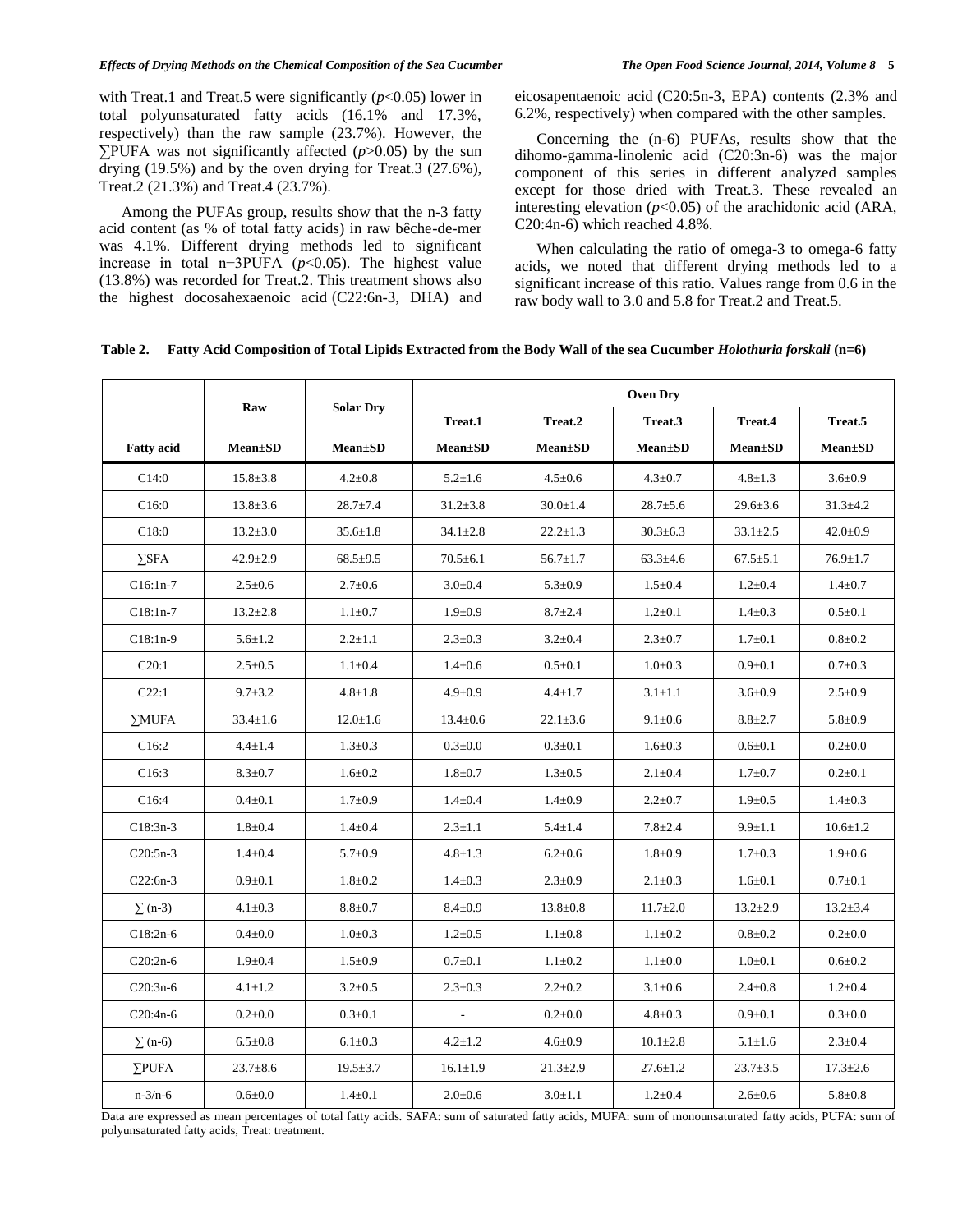### **4. DISCUSSION**

Biochemical analysis of the raw and the dried body wall of *H. forskali* revealed that proteins are the major compounds. However, fat content is rare. We note that the protein content constitutes 9.7% of the fresh *H. forskali* body wall while total fats do not exceed 0.4%. These findings are in agreement with those obtained for other fresh sea cucumber species such as *H. scabra* [26], *H. tubulosa*, *H. Polii* and *H. mammata* [27]. The different drying treatments used in this study induced a significant increase in the protein content of the *H. forskali* trepan. In this study, the highest amount of protein for the processed sea cucumber reached 52.4%. It was obtained under 70°C and 20% oven drying conditions. This result concurs with the range that is reported by Wen *et al*. [2]. These authors found that the protein content of eight common commercially processed sea cucumber species varied from 40.7 to 63.3%.

The significant increase in the protein content levels has been similarly reported for several dried fish species [28-32]. Such a result seems to be the consequence of dehydration, which tends to concentrate protein as suggested by Wu and Mao [33] in dried fish filet. Furthermore, Chukwu and Shaba [30] reported that protein nitrogen was not lost during drying. In the contrary, the protein content increased with the reduced moisture level in catfish (*Clarias gariepinus*).

In this study, the oven dried samples show highest fat content than in raw and sun dried samples. The oven dried process seems to improve the protein quality and prevents lipid oxidation as reported for the grass carp (*Ctenopharyngodon idellus*) that is dried with the microwave process [33] and the catfish processed with an electric oven [30].

The lower lipid content observed in sundried "bêche-demer" could be associated with the oxidation of fat as demonstrated by Kabahenda *et al*. [34]. Similar results were recorded by Akinneye *et al*. [35] in fish *Bonga spp*, *Sardinella spp* and *Heterotis niloticus*. In fact, the lipid of traditional salted sun-dried seafood is highly susceptible to oxidation during processing and storage [36,27]. Literature has reported that sodium chloride acts as a pro-oxidant factor by enhancing the pro-oxidant effect [37].Thus, the salted sun-dried trepangs of *H. forskali* are more prone to oxidation than the oven dried ones because of their higher exposure to light and oxygen [36].

In terms of fatty acids composition, different drying treatments induce a significant increase of the ∑SFA while leading to a strong decline of the ∑MUFA in the body wall. These observations are in discordance with those reported by Aydın *et al*. [27] for the dried *H. tubulosa, H. polii* and *H. mammata*. These authors reported that the drying process results in significant decrease of the ∑SFA against an increase of the ∑MUFA for *H. tubulosa* and *H. mammata* and an elevation of both ∑SFA and ∑MUFA for *H. polii.* Concerning the ∑PUFA, we have recorded that the ∑PUFA significantly decreases in *H. forskali* after the Treat.1 and treat.5 and remain insignificantly invariable for the rest of the other treatments. Our results support the findings of Aydın *et al*. [27] who have shown that the effects of the

drying process on the SFA, MUFA and PUFA depend on species, drying methods and fatty acid types.

In this study, most of the n-3PUFAs show increasing contents after drying. Same results were recorded in fillets fish processed by hot air and microwave drying [33].

We have noted that, contrary to the raw samples, proportions of the n-3PUFAs in dried body walls of *H. forskali* were higher than those of n-6 PUFA. Consequently, we have recorded an increase of the ω-3/ω-6 ratio. The ω-3/ω-6 ratio is a peculiar indicator of the nutritional value of seafood [38, 39]. It is also considered as an important index of the fatty acid role in human health [40]. According to the same author, the appropriate balance recommended of the ω-3/ω-6 ratio varies from 1.1 to 1.4.Our study indicates that the dried body walls of *H. forskali* offer an interesting ω-3/ω-6 ratio that exceeds the recommended value to reach 5.8 under the oven Treat.5. Hence, *H. forskali* trepang could be considered as an important food additive that can contribute to an equilibrated polyunsaturated fatty acid intake.

Among the n-3PUFA, the highest mean values of the EPA and the DHA were obtained by the Treat.2. It has been reported that drying processes significantly increase the relative contents of EPA and DHA in fish [33].

Taking into consideration the drying time and the nutritional quality (total proteins and ∑PUFA) of the final product, Treat.4 (T=60 $^{\circ}$ C, RH=20%) seems to offer the optimum drying conditions among the tested combinations of temperature and humidity.

#### **ABBREVIATION**

| <b>BHT</b>  | $=$ | <b>Butylated Hydroxytoluene</b>    |
|-------------|-----|------------------------------------|
| <b>SFA</b>  | $=$ | <b>Saturated Fatty Acids</b>       |
| $MIFA =$    |     | Monounsaturated Fatty Acids        |
| <b>PUFA</b> | $=$ | <b>Polyunsaturated Fatty Acids</b> |
| <b>DHA</b>  | $=$ | Docosahexaenoic Acid (C22:6n-3)    |
| EPA         | $=$ | EicosapentaenoicAcid (C20:5n-3)    |
| AR A        |     | Arachidonic Acid (C20:4n-6)        |
|             |     |                                    |

#### **CONFLICT OF INTEREST**

The authors confirm that this article content has no conflicts of interest

#### **ACKNOWLEDGEMENTS**

The authors are grateful for the collaboration of the "Laboratory for Energy and Heat and Mass Transfer, Faculty of Sciences of Tunis". Similar thanks go to the anonymous reviewer for improving the final version.

#### **REFERENCES**

- [1] Taboada MC, Gonzalez M, Rodriguez E. Value and effects on digestive enzymes and serum lipids of the marine invertebrate *Holothuria forskali*. Nutr Res 2003; 23: 1661-70.
- [2] Wen J, Hu C, Fan S. Chemical composition and nutritional quality of sea cucumbers. J Sci Food Agric 2010; 90: 2469-74.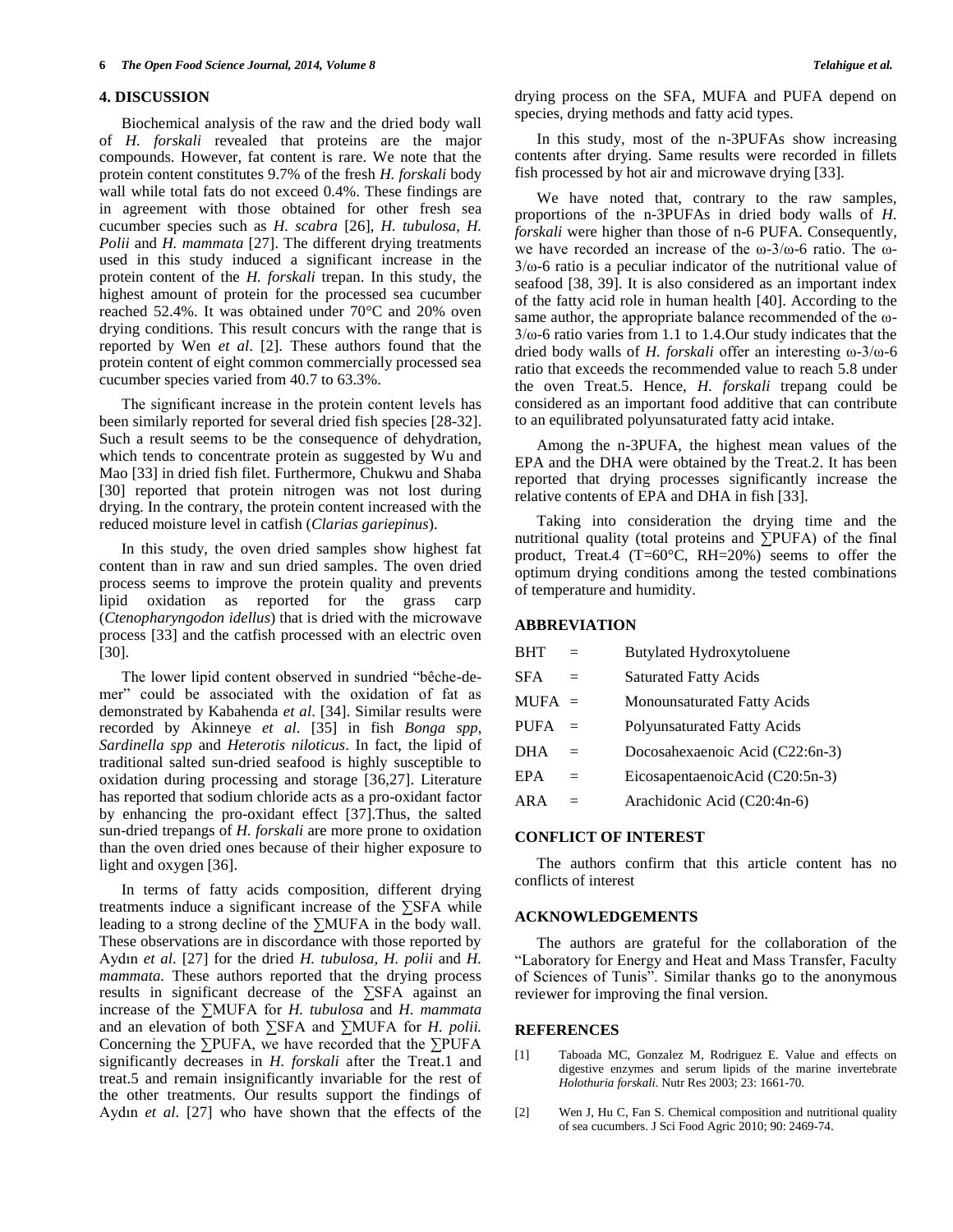#### *Effects of Drying Methods on the Chemical Composition of the Sea Cucumber The Open Food Science Journal, 2014, Volume 8* **7**

- [3] Duan X, Zhang M, Mujumdar AS. Study on a combination drying technique of sea cucumber. Drying Technol 2007; 25(12): 2011-9.
- [4] Ridzwan BH. Sea Cucumber: The Malaysian Heritage. 1<sup>st</sup> ed. IIUM press 2007.
- [5] Beauregard KA, Truong NT, Zhang H, Lin W, Beck G. The detection and isolation of a novel antimicrobial peptide from the echinoderm, *Cucumaria frondosa*. Adv Exp Med Biol 2001; 484: 55-62.
- [6] Kumar R, Chaturvedi AK, Shuklab PK, Lakshmia V. Antifungal activity in triterpene glycosides from the sea cucumber *Actinopyga lecanora*. Bioorg Med Chem Lett 2007; 17: 4387-91.
- [7] Ismail H, Lemriss S, Ben Aoun Z, *et al*. Antifungal activity of aqueous and methanolic extracts from the Mediterranean sea cucumber, *Holothuria polii*. J Mycol Med 2008; 18: 23-6.
- [8] Althunibat OY, Bin Hashim R, Taher M, Daud JM, Ikeda MA, Zali BI. In vitro antioxidant and antiproliferative activities of three Malaysian sea cucumber species. Eur. J. Sci. Res 2009; 37: 376-87.
- [9] Tian F, Zhang X, Tong Y, *et al*. A new sulfated saponin from sea cucumber, exhibits anti-angiogenic and anti-tumor activities in vitro and in vivo. Cancer Biol Ther 2005; 4: 874-82.
- [10] Aminin DL, Gorpenchenko TY, Bulgakov VP, Andryjashchenko PV, Avilov SA, Kalinin VI. Triterpene Glycoside Cucumarioside A2-2 from sea cucumber stimulates mouse immune cell adhesion, spreading, and motility. J Med Food 2011; 14 (6): 594-600.
- [11] Su X, Xu C, Li Y, Gao X, Lou Y, Ding J. Antitumor activity of polysaccharides and saponin extracted from sea cucumber. J Clin Cell Immunol 2011; 2: 105.
- [12] Conand C. The fishery resources of pacific island countries. Part 2: Holothurians, FAO Fisheries Technical Paper 1990. Retrieved from FAO website: http://www.fao.org/docrep/008/t0293e/t0293e00.[htm](http://www.fao.org/docrep/008/t0293e/t0293e00.htm)
- [13] Duan X, Zhang M, Mujumdar AS, Wang SJ. Microwave freeze drying of sea cucumber *Stichopus japonicus*. J Food Eng 2010; 96: 491-7.
- [14] Ratti C. Hot air and freeze-drying of high-value foods: a review. J Food Eng 2001; 49 (4): 311-9.
- [15] Mujumdar AS. Guide to industrial drying principles, Equipment and new developments. Colour Publications 2004.
- [16] Regulska-Ilow B, Ilow R. Comparison of the effects of microwave cooking and conventional cooking methods on the composition of fatty acids and fat quality indicators in herring. Nahrung/Food 2002; 46: 383-8.
- [17] Gladyshev MI, Sushchik NN, Gubanenko GA, Demirchieva SM, Kalachova GS. Effects of way of cooking on content of essential polyunsaturated fatty acids in muscle tissue of humpback salmon (*Oncorhynchus gorbuscha*). Food Chem 2006; 96: 446-51.
- [18] Türkkan A, Cakli S, Kilinc B. Effects of cooking methods on the proximate composition and fatty acid composition of sea bass (*Dicentrarchus labrax Linneaeus*). Food Bioprod Process 2008; 11: 1-4.
- [19] Weber J, Bochi VC, Riberio CP, Victorlo AM, Emanuelli T. Effect of different cooking methods on the oxidation, proximate and fatty acid composition of silver catfish (*Rhamdia quelen*) fillets. Food Chem 2008; 106: 140-6.
- [20] Mnari-Bhouri A, Jrad-Harzallah H, Dhhibi M, Bouhlel I, Hammami M, Chaouch A. Effects of frying on the fatty acid

## composition in farmed and wild gilthead sea bream (*Sparus*

*aurata*). Int J Food Sci Technol 2010; 45: 113-23.

- [21] Hassini L, Azzouz S, Belghith A. Estimation of the moisture diffusion coefficient of potato during hot-air drying. Proceedings of the 14th International Drying Symposium; 2004; Sao Paulo, Brazil.
- [22] Ranganna S. Handbook of Analysis and Quality Control for Fruit and Vegetable Products. Tata McGraw-Hill 1986.
- [23] Lowry OH, Rosebrough NJ, Farr AL, Randall RJ. Protein measurement with the folin phenol reagent. J Biol Chem 1951; 193: 265-75.
- [24] Folch J, Less M, Sloane-Stanley CH. A simple method for the isolation and purification of total lipids from animal tissues. J Biol Chem 1957; 266: 497-509.
- [25] Cecchi G, Basini S, Castano C. Méthanolyse rapide des huiles en solvant. Rev Fr Corps Gras 1985; 32: 163-4.
- [26] Özer NP, Mol S, Varlık C. Effect of the handling procedures on the chemical composition of sea cucumber. Turk J Fish Aquat Sc 2004; 4: 71-4.
- [27] Aydin M, Sevgili H, Tufan B, Emre Y, Köse S. Proximate composition and fatty acid profile of three different fresh and dried commercial sea cucumbers from Turkey. Int J Food Sci Technol 2011; 46: 500-8.
- [28] Puwastien P, Judprasong K, Kettwan E, Vasanachitt K, Nakngamanong Y, Bhattacharjee L. Proximate composition of raw and cooked Thai freshwater and marine fish. J Food Comp Anal 1999; 12: 9-16.
- [29] Gokoglu N, Yerlikaya P, Cengiz E. Effects of cooking methods on the proximate composition and mineral contents of rainbow trout (*Oncorhynchus mykiss*). Food Chem 2004; 84: 19-22.
- [30] Chukwu O, Shaba IM. Effects of Drying Methods on Proximate Compositions of Catfish (*Clarias gariepinus*). World J Agric Sci 2009; 5: 114-6.
- [31] Ali A, Ahmadou D, Mohamadou BA, Saidou C, Tenin D. Influence of traditional drying and smoked-drying on the quality of three fish species (*Tilapia nilotica*, *Silurus glanis* and *Arius parkii*) from Lagdo Lake, Cameroon. J Anim Vet Adv 2011; 10(3): 301-6.
- [32] Immaculate J, Sinduja P, Jamila P. Biochemical and microbial qualities of *Sardinella fimbriata* sun dried in different methods. Int Food Res J 2012; 19(4): 1699-703.
- [33] Wu T, Mao L. Influences of hot air drying and microwave drying on nutritional and odorous properties of grass carp (*Ctenopharyngodonidellus*) fillets. Food Chem 2008; 110: 647-53.
- [34] Kabahenda MK, Omony P, Hüsken SMC. Post-harvest handling of low-value fish products and threats to nutritional quality: a review of practices in the Lake Victoria region. Regional Programme Fisheries and HIV/AIDS in Africa: Investing in Sustainable Solutions. The World Fish Center 2009. Retrieved from http: //www.worldfishcenter.org/resource\_centre/WF\_3373.pdf
- [35] Akinneye JO, Amoo IA,Bakare OO. Effect of drying methods on the chemical composition of three species of fish (*Bonga spp*., *Sardinella spp*. and *Heterotisniloticus*). Afr J Biotechnol 2010; 9 (28): 4369-73.
- [36] Smith G, Hole M. Browning of salted sun-dried fish. J Sci Food Agric 1991; 51: 193-205.
- [37] Kanner J, Harel S, Jaffe R. Lipid peroxidation of muscle food as affected by NaCl. J Agric Food Chem1991; 39: 1017-21.